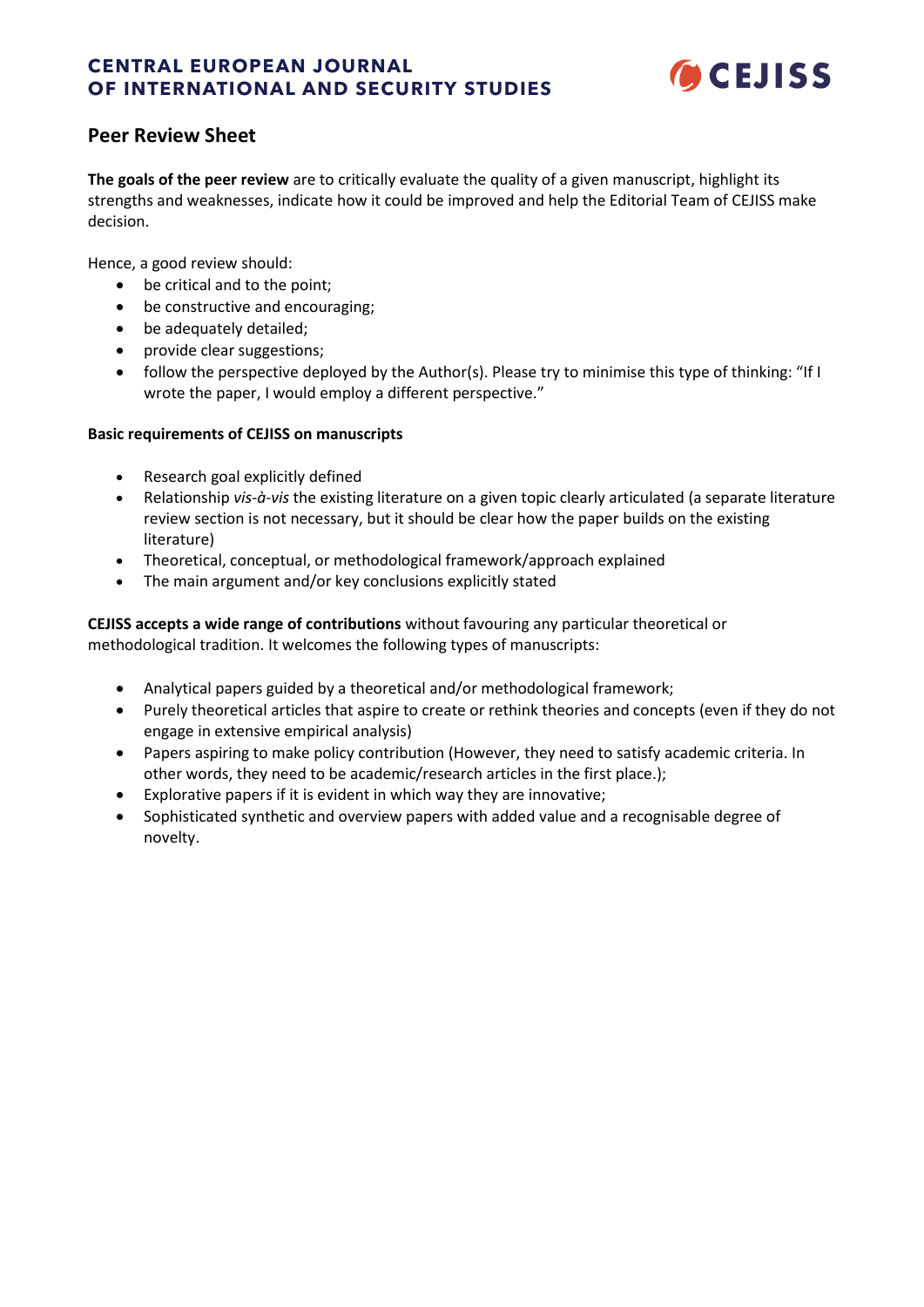

## **1. Reviewed Manuscript**

**Manuscript title**

**2. Do you have any potential conflicts of interest that the CEJISS Editorial Team should be aware of? If yes, please specify.**

☐ **yes**

☐ **no**

## **3. Assessment**

|                                                                                            | Novelty,<br>contribution to<br>the field | Academic<br>craftsmanship (e.g.<br>research design,<br>methodological and<br>empirical correctness) | <b>Clarity and</b><br>coherence of<br>argument(s)<br>(narrative,<br>conclusions) |
|--------------------------------------------------------------------------------------------|------------------------------------------|-----------------------------------------------------------------------------------------------------|----------------------------------------------------------------------------------|
| Internationally significant (comparable to<br>major IR journals <sup>1</sup> )             |                                          | П                                                                                                   |                                                                                  |
| Limited international significance /<br>international standards met to a limited<br>degree | П                                        | □                                                                                                   |                                                                                  |
| Limited (particular, local) significance / basic<br>academic standards met                 |                                          | П                                                                                                   |                                                                                  |
| No or very minor significance / flawed<br>standards                                        |                                          | П                                                                                                   |                                                                                  |

# **4. Detailed Comments** (only this part will be shared with Author/s)

<sup>&</sup>lt;sup>1</sup> For example, journals published by International Studies Association: International Studies Review, International Studies Perspectives, Journal of Global Security Studies.